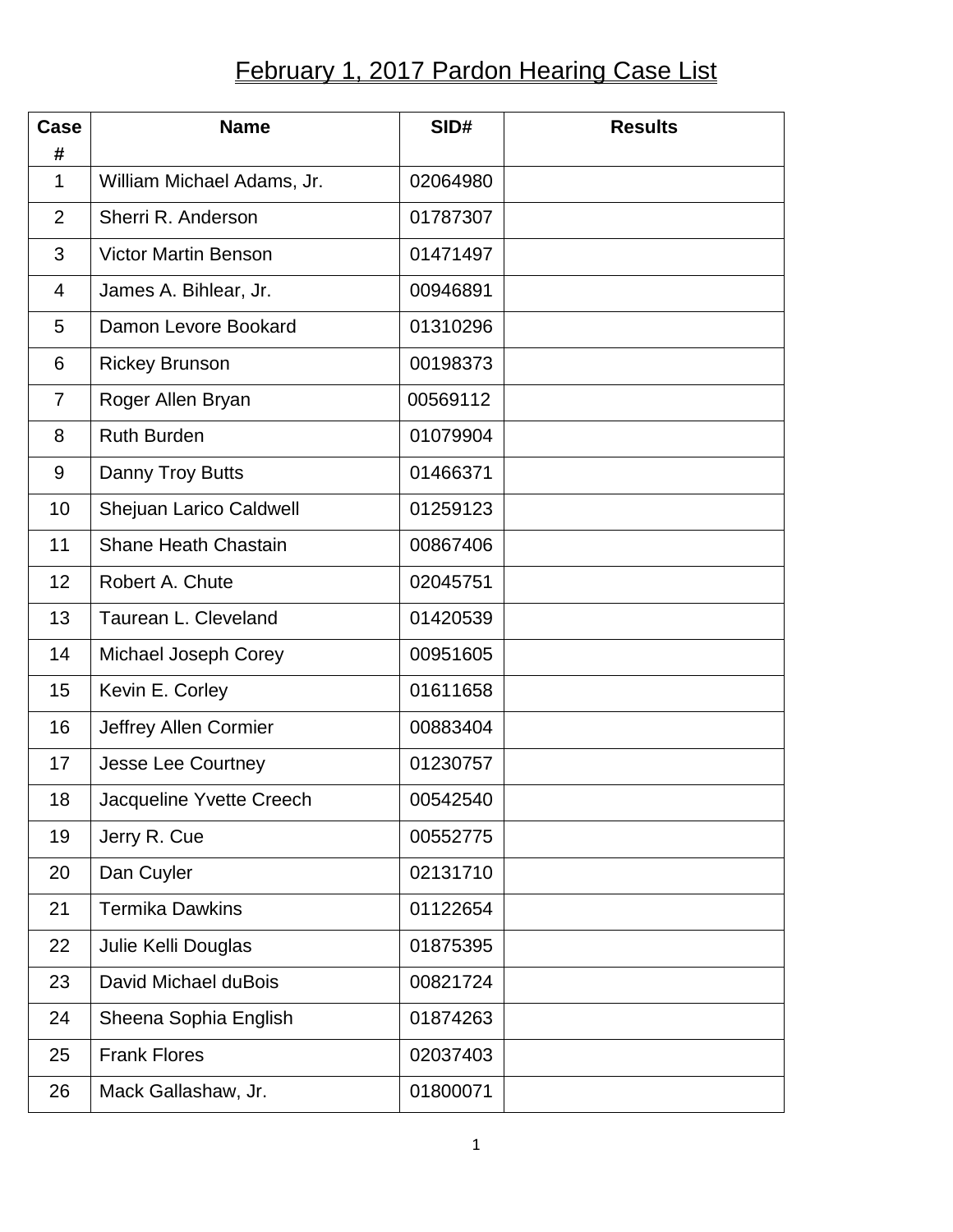## **February 1, 2017 Pardon Hearing Case List**

| 27 | Donald Kenneth Happe II            | 01813420 |
|----|------------------------------------|----------|
| 28 | Ryan Parker Harmon, Jr.            | 00319655 |
| 29 | <b>Timothy Brad Harris</b>         | 01204806 |
| 30 | <b>Eldridge Denae Herrin</b>       | 00987474 |
| 31 | David Timothy Hughes               | 00673665 |
| 32 | Timothy R. Irvin                   | 01359302 |
| 33 | <b>Martin Todd Jeffers</b>         | 00418775 |
| 34 | Ruby S. Jones                      | 00725387 |
| 35 | Margie Glenn Kirby                 | 02177193 |
| 36 | <b>Timothy Matthew Leimemstoll</b> | 01262441 |
| 37 | David S. Madison                   | 01908873 |
| 38 | <b>John Henry Martin</b>           | 00627626 |
| 39 | <b>Christina Marie Medley</b>      | 01485396 |
| 40 | <b>John David Mitton</b>           | 00685055 |
| 41 | Keisha L. Moore                    | 01421564 |
| 42 | <b>Jared Mountain Parker</b>       | 01919636 |
| 43 | <b>Edgar Breton Perez</b>          | 01738998 |
| 44 | <b>Thomas William Potjunas</b>     | 01518278 |
| 45 | Corey A. Preston                   | 01378269 |
| 46 | Deborah Denise Primus-Brown        | 01483344 |
| 47 | <b>Rondell Pugh</b>                | 01361461 |
| 48 | <b>Thomas Davenport Ralph</b>      | 01550224 |
| 49 | Regina D. Robinson                 | 01035156 |
| 50 | <b>Matthew William Rutledge</b>    | 01562817 |
| 51 | <b>Charles Allen Smith</b>         | 00004265 |
| 52 | Thomas Smith, Jr.                  | 00695352 |
| 53 | Vicente' Hasan Smith               | 01009536 |